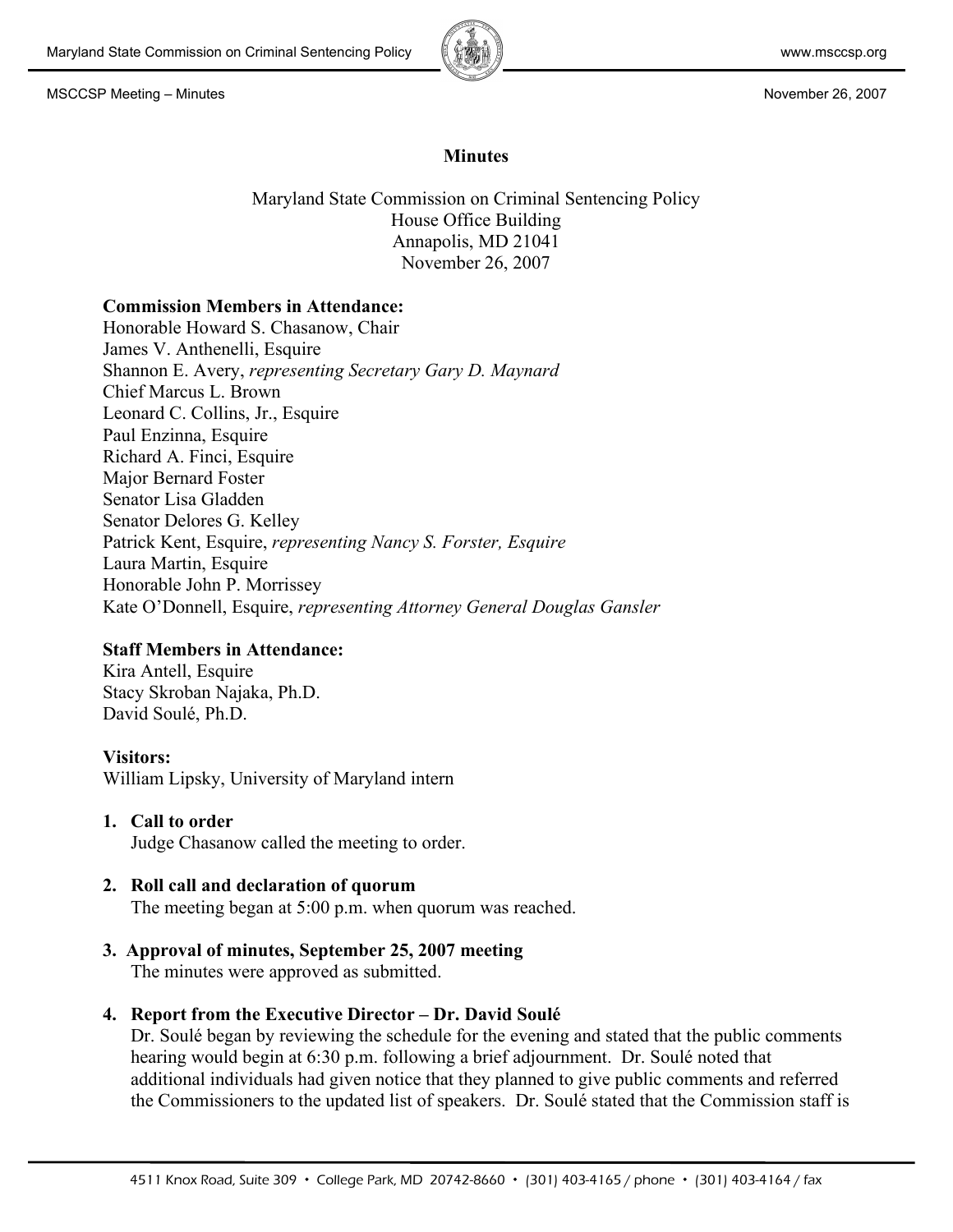

in the process of drafting the 2007 Commission Report and he would send the draft report out for comment. Finally, Dr. Soulé introduced undergraduate student intern William Lipsky who was observing the meeting.

# **5. Report from the Guidelines Subcommittee – Leonard C. Collins**

Mr. Collins presented the report of the Guidelines Subcommittee and began by briefly describing the process by which new offenses are categorized.

### a. Suggested Revisions for COMAR 14.22.01.10

Mr. Collins directed the Commissioners to the corresponding memorandum which suggests two changes.

First, the Subcommittee recommended that language regarding the calculation of the offender's prior criminal history be changed in COMAR and the Sentencing Guidelines Manual to state that any prior adjudications shall be included in the calculation, rather than any admitted offenses.

• The proposed language reads "**Any prior criminal adjudications (as defined in COMAR 14.22.01.02.B.(1)) shall be included**."

The motion was unanimously approved.

Second, the Subcommittee recommended that COMAR be updated to reflect the previous vote of the Commission that offender points shall not be assigned for an offender on unsupervised probation where the offense for which the term of probation was imposed was not punishable by imprisonment.

• The proposed language reads "**An offender is not considered to be in the criminal justice system if the offender was on unsupervised probation for an underlying offense not punishable by imprisonment.**"

Mr. Finci asked for clarification regarding the use of the term "underlying" in the proposed language and Mr. Collins remarked that "underlying" related to the offense for which the term of probation was originally imposed. Senator Kelley moved that the wording in the proposed language be changed to remove the word "underlying."

The amended motion was unanimously approved.

b. Proposal to categorize new offense resulting from HB 1409

Mr. Collins introduced the new offenses as being felony offenses which are comparable to currently existing felony theft provisions. He noted that monetary loss must exceed \$300, the maximum sentence for each is 15 years, and the maximum fine is \$10,000. The Subcommittee recommended a seriousness category V based on the comparable offenses.

Judge Chasanow questioned why improper disclosure of an accident report by a law enforcement agent would be assigned the equivalent seriousness category assigned to the creation of a fraudulent accident report. Dr. Soulé noted that the proposed seriousness category of V seemed appropriate based on the maximum penalty provisions within the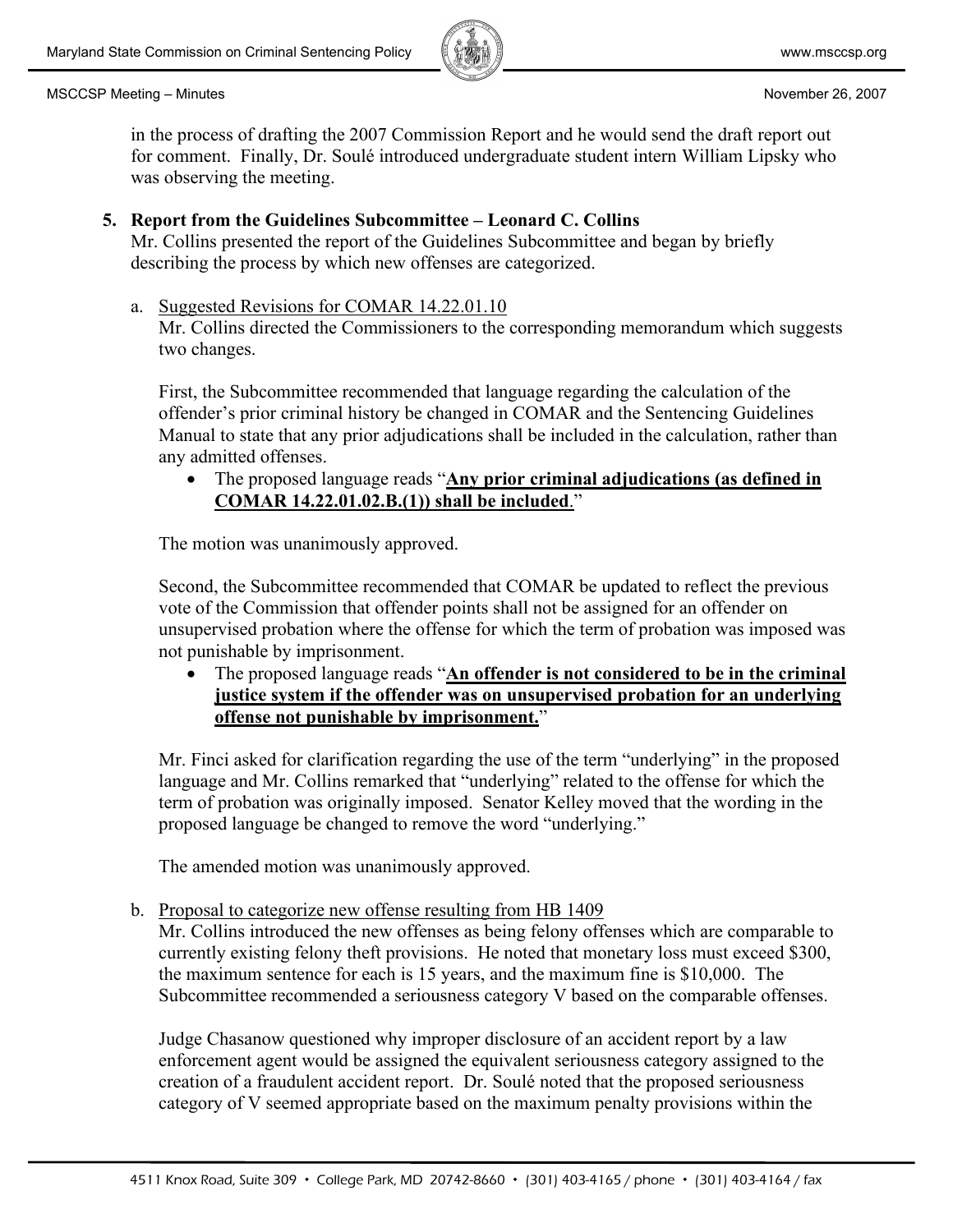nature of the offense.



statute. He noted that the staff generally suggests seriousness categories based on comparable offenses given maximum penalty provisions with less focus on the substantive

Major Foster asked whether there was a misdemeanor provision that was overlooked. After brief review by Commissioners, it was agreed that there would be Circuit Court jurisdiction of this lesser offense and that it would be a Guidelines Offense. Judge Chasanow suggested the Subcommittee recommendation as to theft over \$300 be approved and that the lesser offense for which there was no Subcommittee Recommendation be treated as comparable to theft under \$500 and be classified as a seriousness category VII.

The motion was unanimously approved.

c. Proposal to categorize Murder, 1<sup>st</sup> degree, conspiracy<sup>[\\*](#page-2-0)</sup>

Murder, 1<sup>st</sup> degree, conspiracy is not listed in the Guidelines Offense Table and has not been otherwise categorized. Mr. Collins noted that the default rule in sentencing guidelines calculation instructs one completing the sentencing guidelines to place a conspiracy in the same seriousness category as the substantive offense, which makes Murder, 1<sup>st</sup> degree, conspiracy a seriousness category I. Mr. Collins reported that in order to prevent continued confusion, the Subcommittee recommended categorizing Murder, 1<sup>st</sup> degree, conspiracy separately in the Guidelines Offense Table as a seriousness category I.

Mr. Collins noted that Murder,  $1<sup>st</sup>$  degree, solicitation is a seriousness category II but added the Subcommittee thought that it would be difficult to have a Murder, 1<sup>st</sup> degree, solicitation without also properly charging for Murder, 1<sup>st</sup> degree, conspiracy. A discussion about various ways in which a Murder,  $1<sup>st</sup>$  degree, solicitation charge could occur without being accompanied by a Murder,  $1<sup>st</sup>$  degree, conspiracy charge followed. Mr. Collins also mentioned that the Subcommittee had discussed Murder, 1<sup>st</sup> degree, accessory before the fact. Mr. Collins noted that the Subcommittee is not coming forward with a recommendation as to Murder,  $1<sup>st</sup>$  degree, accessory before the fact.

Judge Chasanow noted that the proposed classification would result in the following scenarios: (1) a person who conspires to commit a murder that does not occur would be a category I; (2) a person who attempts to hire a person to commit a murder would be a category II; and (3) any person who attempts to commit a murder but fails in the attempt would be a category II. He asked if this belied a lack of symmetry in the categorization of these offenses and asked that the Commission may want to consider whether it is more serious to simply be part of a group that decides to commit a murder versus being a person who actually hires another to commit a murder.

Mr. Collins noted that the Subcommittee did discuss whether there should be a distinction in categorization for a "successful" conspiracy (i.e. one that results in a death) as opposed to an unsuccessful conspiracy. He noted that conspiracy categorization at this point does not

<span id="page-2-0"></span><sup>\*</sup> Please note, unless otherwise referenced, "murder" refers exclusively to Murder, 1<sup>st</sup> degree and not Murder, 2<sup>nd</sup> degree.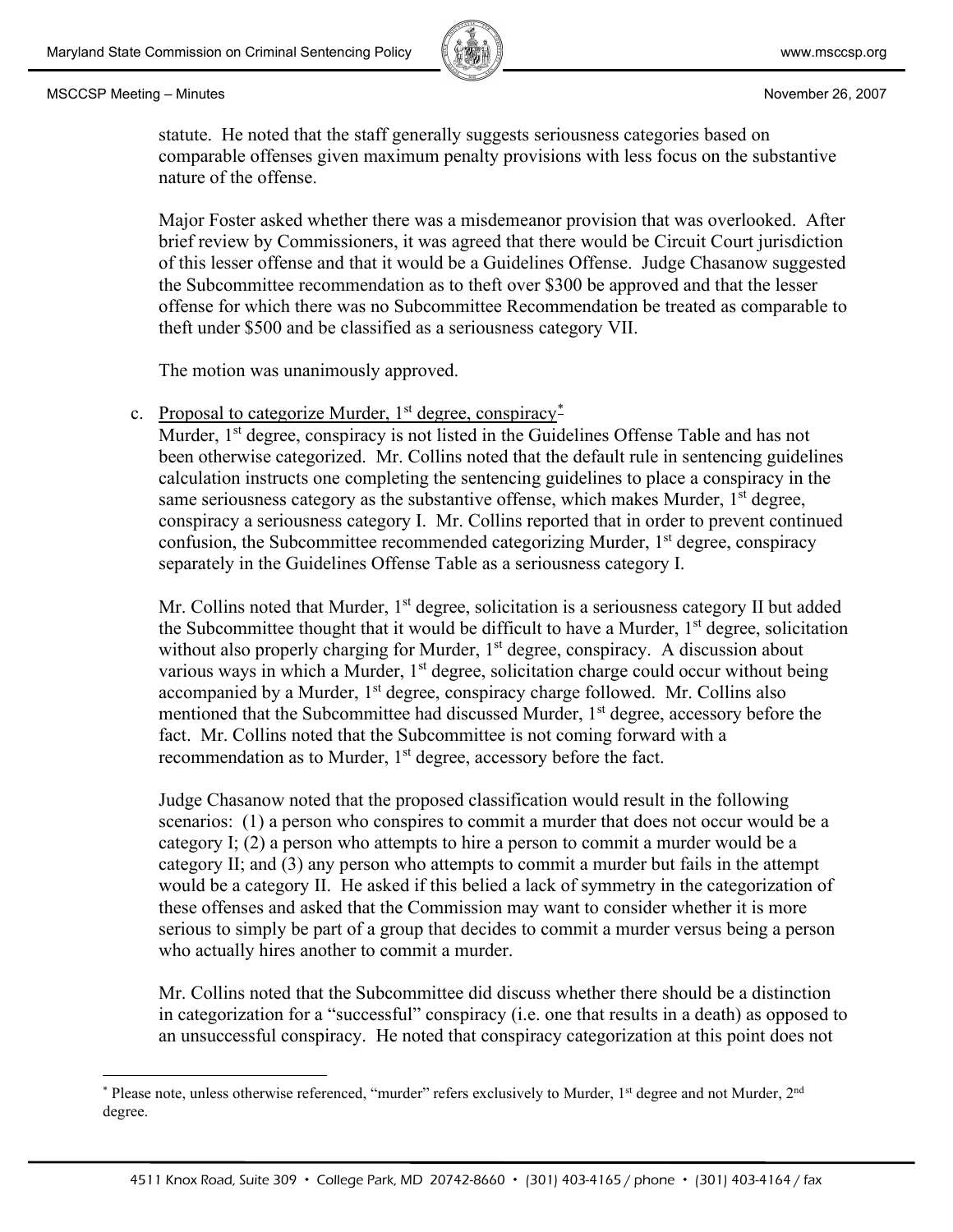

hinge on the success of the offense. In terms of being consistent however, there may be a reason for a distinction.

Senator Kelley noted that it seemed illogical to distinguish between successful and unsuccessful attempts. She noted that if an individual shot another person and the only reason the attempt was unsuccessful was because the victim was wearing a bullet proof vest, the offense should be categorized just as seriously as a "successful" attempt.

Mr. Collins reiterated that the guidelines for Murder,  $1<sup>st</sup>$  degree are unaffected by injury to the victim as guidelines for Murder, 1<sup>st</sup> degree are Life to Life. Therefore, based on the current guidelines rules, the guidelines for Conspiracy to commit 1<sup>st</sup> degree murder are also Life to Life. Mr. Collins again stated that the Subcommittee recommends that Murder, 1<sup>st</sup> degree, conspiracy be categorized as a category I offense.

Judge Chasanow asked whether it is relevant that there is an actual death or whether conspiracy is a more or less serious charge than a solicitation or attempt. Judge Morrissey replied that it will depend on the facts of the particular case and some conspiracies will be worse than solicitations or attempts. Mr. Kent noted that the struggle in the conversation seems to point to a lack of consistency and the fact-intensive nature of murder related charges. He suggested that perhaps seriousness category II is the more appropriate category for Murder,  $1<sup>st</sup>$  degree, conspiracy as the judge can always sentence above the guidelines range based on the particular facts of the case. On the other hand, he suggested that a seriousness category I for Murder, 1<sup>st</sup> degree, conspiracy would likely not result in judges going below the suggested range in cases where no death resulted.

Mr. Collins stated that changing the seriousness category of Murder,  $1<sup>st</sup>$  degree, conspiracy from I to a II would result in the only situation in our guidelines where a conspiracy is categorized as a lesser offense than the underlying offense. He suggested that Murder, 1<sup>st</sup> degree, conspiracy be left as a default seriousness category I in order to prevent additional confusion. Mr. Finci noted that he thinks it would be a mistake to make Murder, 1<sup>st</sup> degree, conspiracy a category I and that it would adversely affect the resolution and prosecution of Murder,  $1<sup>st</sup>$  degree, conspiracy cases.

Laura Martin stated that as a prosecutor she has never had any problems prosecuting Murder, 1<sup>st</sup> degree, conspiracy as a seriousness category I. Senator Kelley noted that one charge of the Commission is to reduce unwarranted disparity and she believes the offense of conspiracy reflects such a wide range of behavior that making Murder, 1<sup>st</sup> degree, conspiracy a seriousness category II would be more appropriate and permit the judge to consider any specific aggravating facts.

Judge Chasanow noted that Murder,  $1<sup>st</sup>$  degree, conspiracy had never been categorized as a separate offense before and that it was simply a category I under the default COMAR rule. Judge Chasanow proposed, and the Commission agreed, that a vote be called but that if the vote were close that this issue would be sent back to the Subcommittee for further discussion.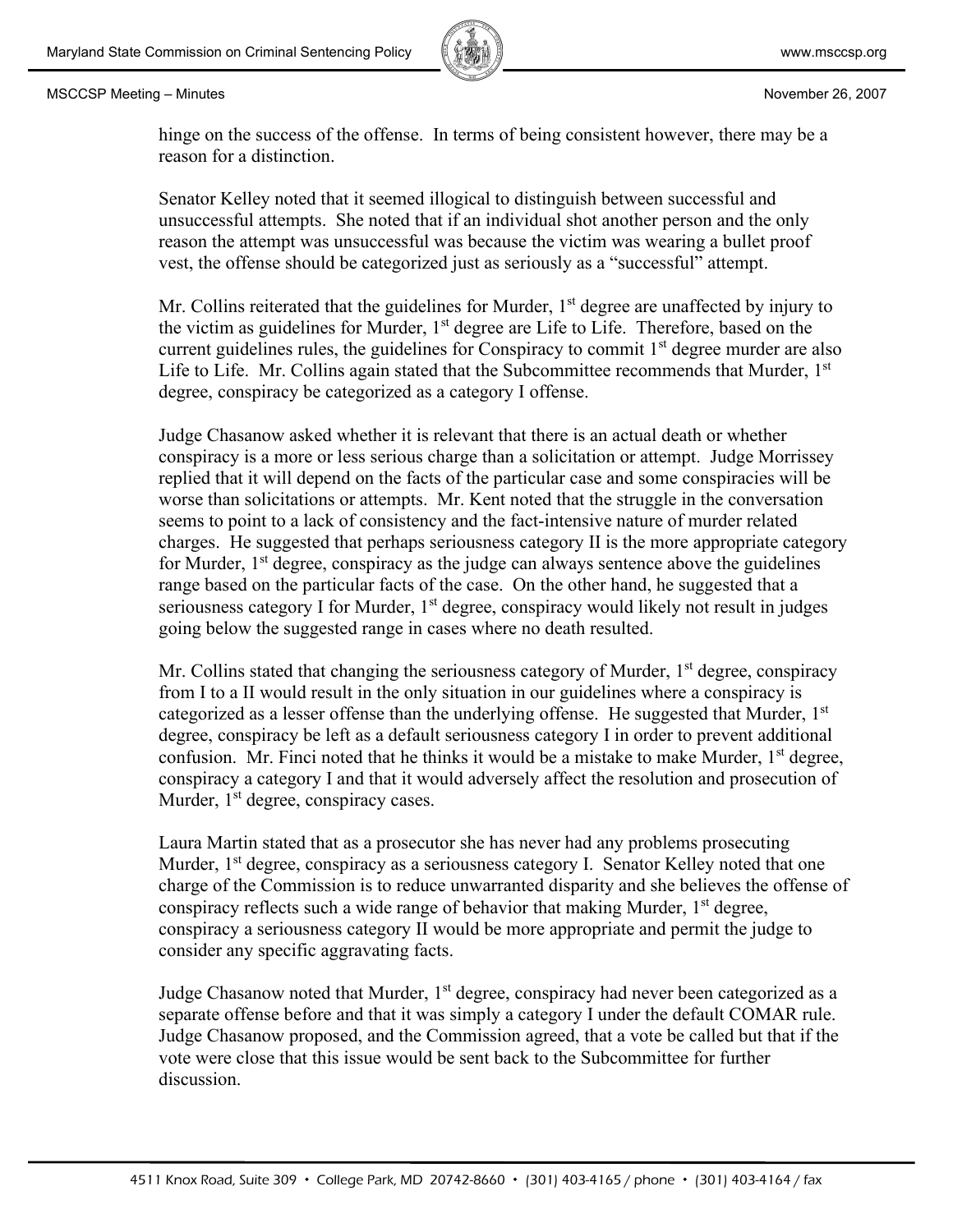

Shannon Avery disagreed with Mr. Kent's assertion that it would be easier for a judge to go above the guidelines and instead suggested that it would become the state's burden to prove why the judge should go above the guidelines in that case. Ms. Avery stated that for this reason Murder,  $1<sup>st</sup>$  degree, conspiracy should be a category I.

Judge Chasanow stated that death of the victim is not an element of the offense of Murder, 1<sup>st</sup> degree, conspiracy and for that reason it would be harder for a judge to depart below the guidelines as a mitigating factor than it would be to depart above where there is a death as an aggravating factor.

Given that the guidelines are purely voluntary, Senator Kelley asked for clarification as to why Ms. Avery had stated that it would be harder for a judge to depart above the suggested range. Ms. Avery replied that it becomes a justification argument that must be made by the state subject to appellate review, and that this is qualitatively more difficult than going below the guidelines. Mr. Kent disagreed with this assessment.

Mr. Collins suggested that the abandonment of a conspiracy would be a factor in sentencing and that a Murder,  $1<sup>st</sup>$  degree, conspiracy would require a true meeting of the minds and agreement as to the intention of the conspiracy. He further noted that a resulting death would be something that judges are likely to take into account in sentencing.

At the taking of the vote, there were 6 votes in favor of Murder,  $1<sup>st</sup>$  degree, conspiracy being categorized as a category I. There were 6 votes against Murder,  $1<sup>st</sup>$  degree, conspiracy being categorized as a category I and in favor of it being categorized as a category II. Senator Gladden abstained from the vote since she was absent for the bulk of the discussion. After noting that the vote was tied, Senator Gladden offered a few thoughts.

Senator Gladden stated that she is very familiar with the issue and suggested that Murder, 1<sup>st</sup> degree, conspiracy would be better categorized as a category II. Since the vote was already taken, no new vote was called, and no clear favorite was determined during the vote, Judge Chasanow asked that the Subcommittee reexamine the issue and bring it forward again at the next meeting.

# d. Discussion regarding the use of probation before judgment (PBJ) in calculation of prior adult record.

In a previous meeting of the Subcommittee, the issue of whether PBJs can be used as adjudications in the calculation of prior adult record was discussed. The staff obtained guidance from the Attorney General's Office. Stuart Nathan, Assistant Attorney General, provided a written memorandum advising that PBJs could be considered adjudications for the purpose of the calculation of prior adult criminal record. Judge Themelis felt that Mr. Nathan's guidance was very useful but did not address his core question as to whether it is appropriate to count those PBJs that were eligible to be expunged but had not been expunged. The staff is bringing this question to Mr. Nathan for review.